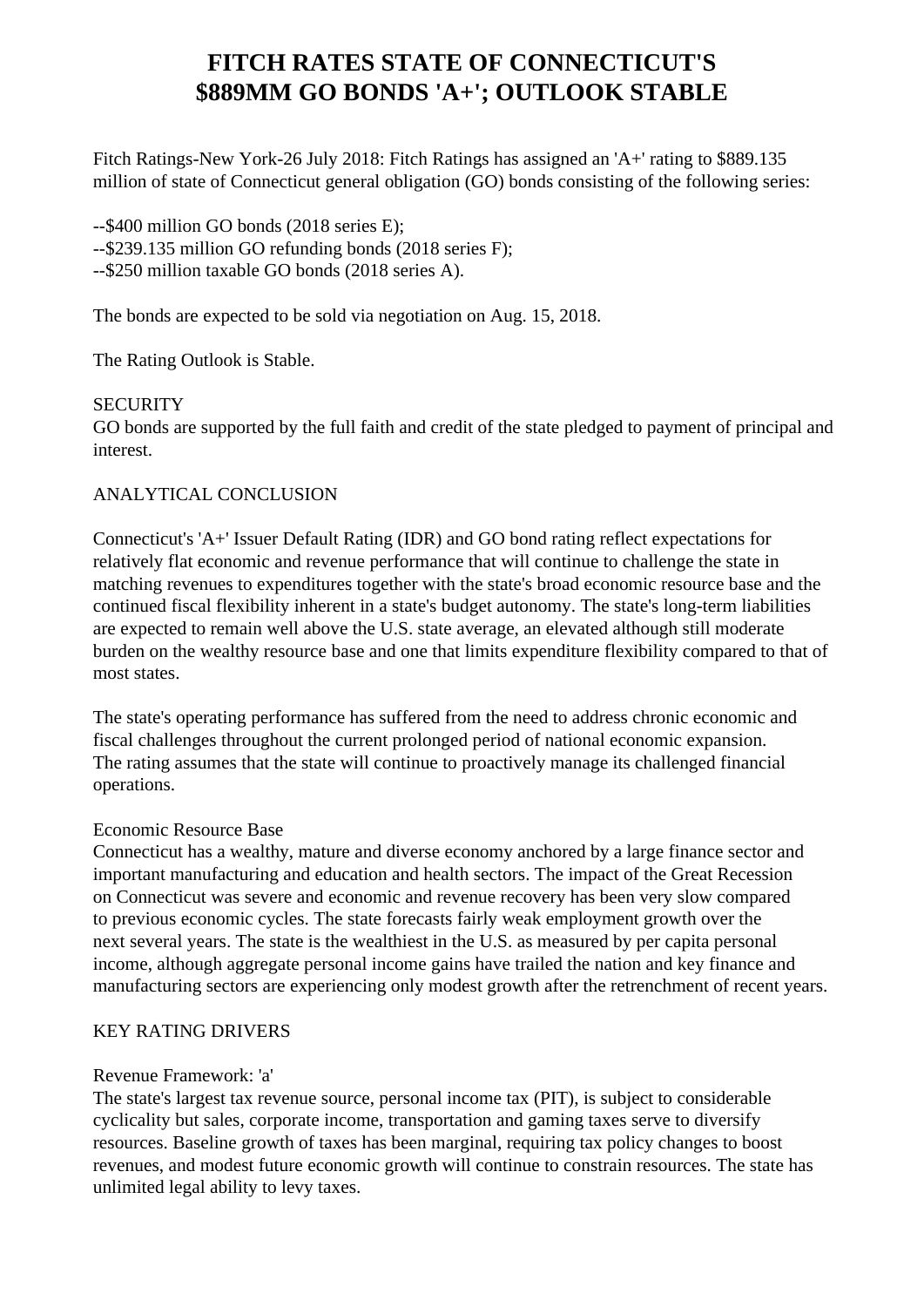#### Expenditure Framework: 'aa'

 Connecticut's natural pace of spending growth is expected to be higher than that of revenues given projections for weak growth in revenues. The state has consistently demonstrated the ability to cover its comparatively high fixed costs, including making full actuarial contributions to pensions, and benefits from the large degree of budget autonomy common to states.

## Long-Term Liability Burden: 'a'

 The state's long-term liability burden is elevated and among the highest for a U.S. state but still considered moderate. Long-term debt consists primarily of GO and transportation borrowings, with much of GO borrowing undertaken on behalf of local schools. Unfunded pension liabilities are more significant, with recent reforms providing budgetary savings but raising the unfunded liability.

## Operating Performance: 'a'

 Gap-closing capacity remains strong but its robustness has been reduced by the state's modest economic growth during the current national economic expansion and the resulting repeated need for gap-closing actions. Resiliency improved at the close of fiscal 2018 with the deposit of windfall revenue to the budget reserve fund (BRF), even after an appropriation to cure a sizable forecast operating deficit. However, the state is expected to remain challenged by future cyclical budgetary pressures, while out-year budget gaps remain an issue to be addressed. Frequent revenue reforecasting allows the state to identify revenue underperformance and quickly implement corrective actions.

## RATING SENSITIVITIES

 MAINTAINING FISCAL RESILIENCE: Connecticut's IDR is sensitive to the state's ability to rebalance financial operations to current economic and revenue growth expectations in a manner consistent with the current rating level.

## CREDIT PROFILE

 Connecticut has a diverse, mature and wealthy economic base, with flat to modestly declining population trends and an aging demographic profile. In contrast to past economic expansions, the state's performance in the current expansion has been unusually slow and uncertain. The state projects positive medium-term economic growth but at rates below the nation's.

 Employment gains through much of the recovery have been well below national averages and slower than past recoveries; through May 2018, the state regained about 81% of jobs lost in the Great Recession compared to a national average of 218%. Rates of recovery have also varied across the state's larger metropolitan regions, ranging from robust gains in the New Haven region to only modest gains in areas like Waterbury. The finance sector, with important banking and investment activity in the southwestern part of the state and insurance activity in Hartford, saw sizable employment losses through the Great Recession and well into the recovery. These areas have now almost fully recovered employment lost in the recession.

 The state's large and sophisticated manufacturing sector has seen relatively flat employment since steep recessionary losses ended, although important defense-related manufacturing anchors the sector and may bring future gains. Tourism has grown in importance over time, but prospects for the state's gaming resorts are more uncertain given rising competition in neighboring states. The opening of a state-approved third tribal casino, which could stem revenue losses to venues outside the state, has been subject to delays. The state's unemployment rate has historically run below the U.S. rate, but has exceeded the nation since 2012. Personal income per capita ranks highest among the states, at 139% of the national level, and aggregate personal income growth continues, albeit at rates below the nation.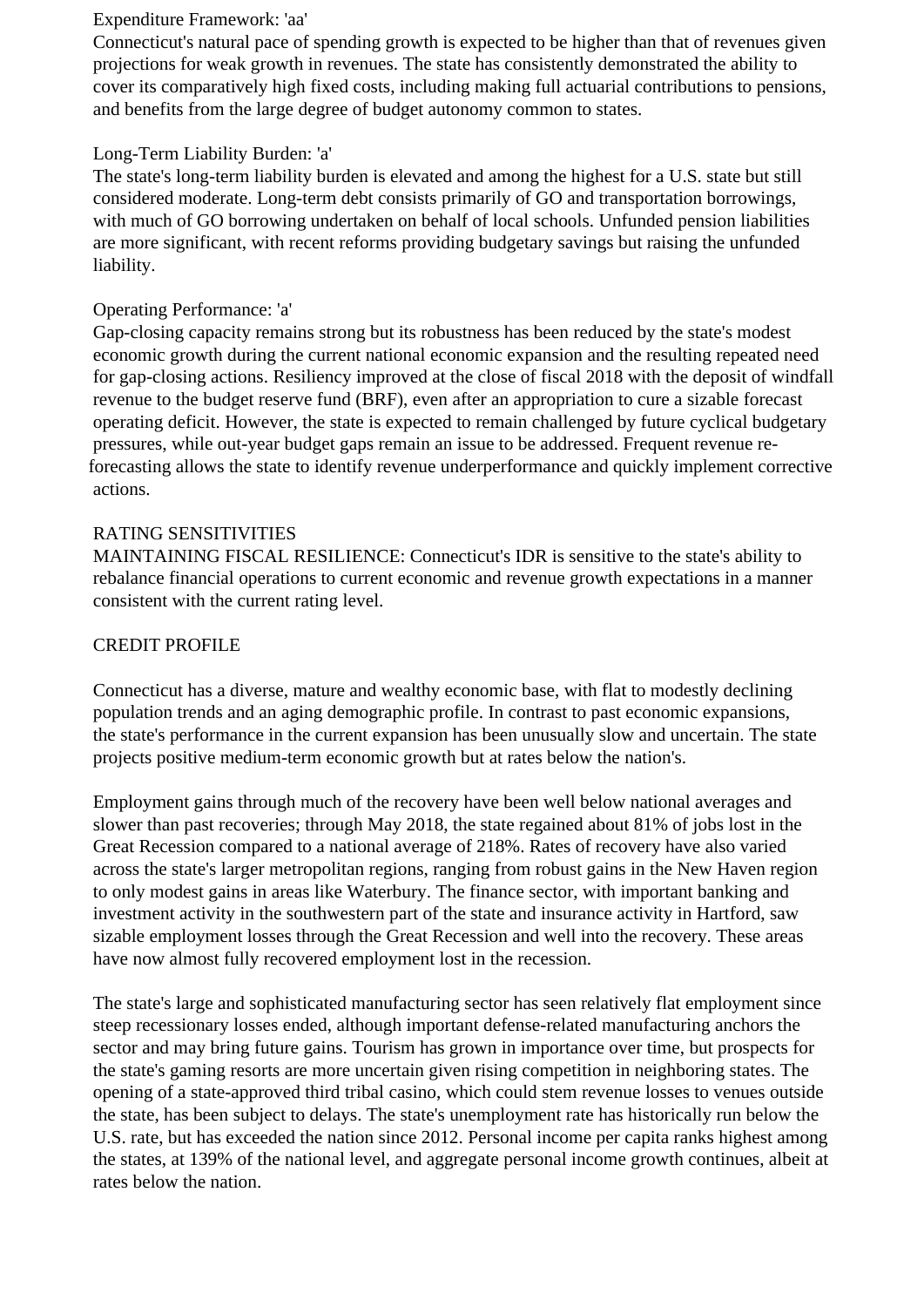#### Revenue Framework

 Tax revenues for general fund needs are diverse, with PIT, corporate income and sales taxes serving as the primary tax sources. PIT receipts, particularly those derived from non-withholding, are particularly important but their volatility has had a negative impact on the state's financial position. The separate transportation fund receives a range of transportation-related receipts as well as resources from the general fund.

 Historical growth in the state's revenues, after adjusting for the estimated impact of tax policy changes, has been well below the pace of national GDP growth, and below inflation, due to contractions in the important financial services sector as well as the maturity of the state's economy. As of July 20, 2018, the state's office of policy and management (OPM) expects \$18 billion in revenue for fiscal 2018, which ended June 30; 3.2% shy of the forecast used to enact the budget not including significant revenue from a one-time repatriation of overseas hedge fund profits, a direct effect of Section 457A of the Internal Revenue Code passed in 2008. This one-time revenue pushed the estimates and finals component of the PIT over the state's volatility cap and triggered a transfer to the BRF.

 The revenue forecast used to support the fiscal 2019 budget was slightly boosted in the state's April consensus revenue estimate (CRE), net of a required deposit to the BRF, due to the expectation of a now-adjusted volatility cap again being triggered. Estimated \$19 billion in revenue in fiscal 2019 is forecast to drop by a sharp 8% in fiscal 2020 based on current law, as nonrecurring revenue actions fall off and the hospital tax is automatically reduced; these current law measures could be reversed by future legislatures in order to maintain general fund revenues at the higher level.

 The state has unlimited legal ability to raise tax revenues. Tax rate competitiveness is more of a factor in Connecticut than in some other states due to the nature of its taxpayer base, its relatively small size, and its proximity to neighboring states' urban employment centers. Passage of the federal Tax Cut and Jobs Act (TCJA) heightens this concern, as the deduction for state and local taxes was limited in the Act, increasing residents' effective tax burden. As part of the fiscal 2019 budget discussions, the state enacted legislation intended to mitigate the expected negative effects of TCJA on state taxpayers. Approved legislation creates a revenue-neutral tax on pass-through entities, offset by a personal income tax credit, and authorizes municipalities to create charitable organizations in support of town services accompanied by a local property tax credit.

 Transportation revenues, while statutorily dedicated for transportation needs, have been subject in the past to frequent diversion for general operations. To more quickly address identified transportation capital needs, the fiscal 2019 revised budget accelerates the deposit of motor vehicle sales taxes to the special transportation fund from the general fund. A measure on the November 2018 ballot would amend the state constitution to restrict the state transportation fund solely to transportation purposes.

## Expenditure Framework

 As with many smaller states, Connecticut's scope of spending is very broad, with the state responsible for delivering or funding numerous services normally handled at the local level. Formula funding for local schools and subsidies for higher education highlight the state's role in education, which extends as well to making teacher pension contributions and funding school capital. Municipal aid is also significant, although previous sharing of sales tax revenue was suspended in the enacted budget for the current biennium. Municipal aid in the current budget is instead funded through a number of targeted grants coming directly from the general fund, including to the financially troubled city of Hartford.

 Fitch expects that spending growth, absent policy actions, will be ahead of comparatively weak natural revenue growth, and require regular budget adjustments to ensure ongoing balance.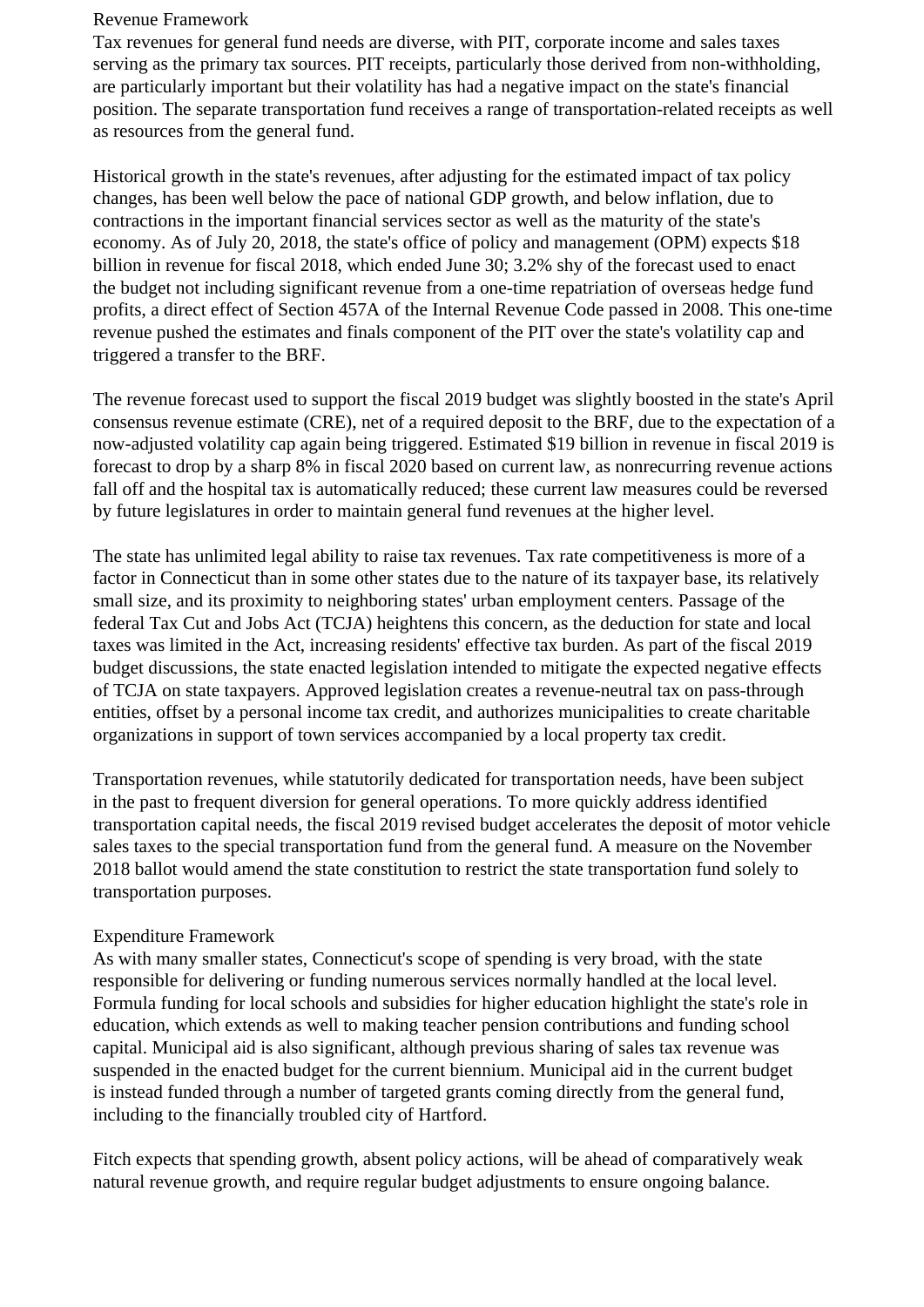The state retains solid ability to cut spending despite successive budgetary adjustments during the current and last biennia. Statute requires swift response in the event of forecast underperformance, either through rescissions, allotment cuts, or with legislative concurrence, depending on the size of the projected deficit.

 The state partly addressed a forecast \$5 billion (15% of 2018-2019 baseline revenue) forecast budget gap for the current biennium with savings from a renegotiated contract with the state's employee bargaining agent coalition (SEBAC), providing one of the largest recurring actions. The renegotiated contract included three years of wage freezes followed by two years of increases, healthcare plan revisions, increased state employee retirement system (SERS) pension contributions from employees, a revised cost of living formula for retirees, and a new hybrid defined benefit/defined contribution retirement tier for all new SERS employees. Savings of about \$700 million began in fiscal 2018 and are expected to escalate over time.

 While achieving significant savings, the agreement somewhat reduced the state's operating flexibility, as it extended the length of the existing SEBAC agreement for pension and healthcare benefits from fiscal 2022 to fiscal 2027 and provided layoff protection through June 30, 2021 for existing employees. The wage agreement remains in effect through fiscal 2021. As a result, Fitch believes that absent new revenue initiatives through fiscal 2021, actions to address an unforeseen economic or financial downturn could be limited to programmatic reductions or shifts in municipal aid.

 The state's relatively high carrying costs for debt service, full actuarial contributions for unfunded pension obligations, and other post-employment benefits (OPEB), totaling over 20% in fiscal 2017, continue to constrain policy options. While not included in the enacted budget, the governor's proposal for municipal contributions toward the employer share of teachers' pension costs points to one potential area for future offset to carrying costs. The expected positive impact on the carrying cost metric in future years from pension and employee and retiree health care savings provided in the SEBAC agreement was partly offset by the state's new commitment to match the 3% employee contribution to the state's OPEB trust fund; this contribution totals \$120 million in fiscal 2018.

 Spending for Medicaid remains a key fiscal challenge for Connecticut, one that is common to all U.S. states, and the nature of the program as well as federal government rules limit the states' options in managing the pace of spending growth. In other major areas of spending such as education, the state is able to more easily adjust the trajectory of growth. Federal action to revise Medicaid's programmatic and financial structure, including a basic restructuring of federal Medicaid funding to a capped amount, remains a possibility. Whether a change in Medicaid funding has consequences for Fitch's assessment of a state's credit quality would depend on the state's fiscal response to those changes. Responses that create long-term structural deficits or increased liability burdens could negatively affect both the expenditure framework assessment and the IDR.

#### Long-Term Liability Burden

 Connecticut's long-term liability burden for debt and pensions, adjusted to a 6% return assumption on pensions, is amongst the highest for a U.S. state at 27% of 2016 personal income as of Fitch's December 2017 State Pension Update. Incorporating the state's fiscal 2017 annual financial report (CAFR), 2017 personal income and the recent agreement with the city of Hartford in which the state has assumed the obligation for annual city debt service payments, the adjusted liability increases to 29%. The state's fiscal 2017 CAFR incorporated multiple pension liability assumption changes and the revised SEBAC agreement and resulted in a notable, although expected, boost in the net pension liability. The liability burden remains an elevated but still moderate burden on resources and the state continues to contribute full actuarial contributions to its pensions.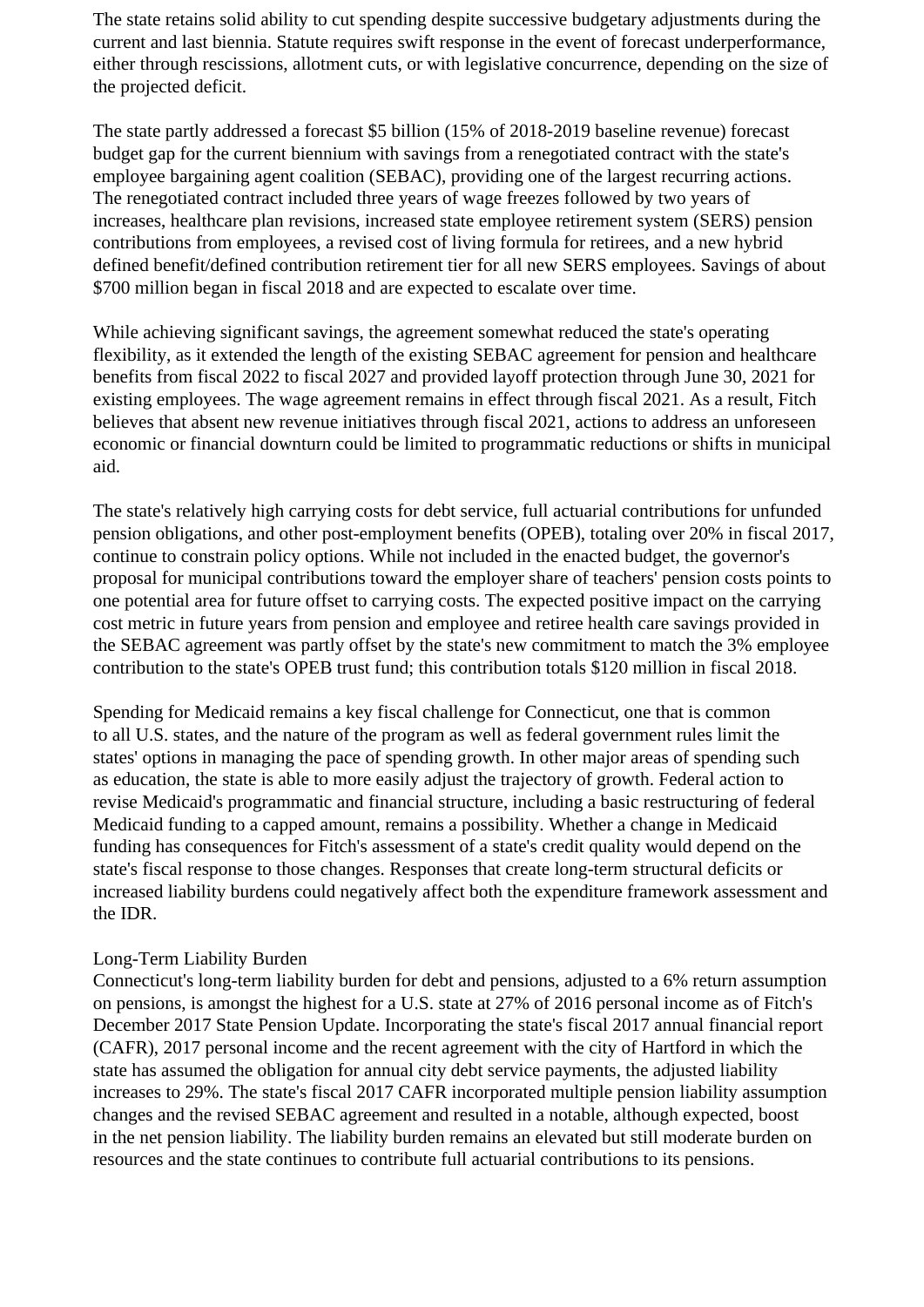Long-term debt alone totals \$25 billion, or almost 10% of 2017 personal income, of which over 70% is GO, including a large share issued for local school capital needs. GO borrowing includes \$2.3 billion in pension bonds issued in 2008 to improve the funded ratio of the teachers retirement system (TRS). Debt attributable to the state now includes almost \$550 million of GO bonds issued by Hartford, supported by the state's full faith and credit pledge, as part of the contract assistance agreement between the state and the city.

 Both of the state's two major pension systems, covering SERS and the TRS, have relatively low funded ratios driven by weak contribution practices in the past. Both plans have now received full annual actuarial determined contributions for many years, the TRS under a covenant linked to the GO pension bonds. A December 2016 memorandum of understanding for SERS shifted to the more conservative entry-age cost method for calculating contributions, extended the state's closed amortization period, and lowered the return assumption to 6.9%. These actions, which produced budgetary savings, resulted in raising the liability to reflect a far more realistic return assumption while lowering the risk that future investment loss could lead to a spike in contributions. The governor has recommended similar modifications for TRS, which the legislature has declined to take up. The GO pension bonds issued in 2008 may preclude extensive changes to TRS funding practices while outstanding.

 The 2017 SEBAC agreement increased employee pension contributions for all existing SERS members, revised the COLA formula and timing for post-2022 SERS retirees, and created a new hybrid defined benefit/defined contribution retirement tier for all new SERS employees. In conjunction with agreed-to wage freezes, the modifications provided for modest improvement in SERS's funded ratio. The agreement also provided significant savings through revisions to the healthcare plan design and premium cost-sharing arrangement for current employees. The state's healthcare actuary estimates a reduction in the OPEB liability from \$20.9 billion projected as of June 30, 2017 to \$17.4 billion as a result of the agreement.

#### Operating Performance

 Fitch views Connecticut as having strong gap-closing capacity, but this capacity has been reduced in recent biennia due to the state's comparatively weak economic and revenue performance. Expenditure and revenue actions, particularly expenditure cuts, have been the state's primary sources of financial resilience given limited reserve funding since the Great Recession, although the balance in the BRF is expected to be boosted by a net \$939 million deposit in fiscal 2018, up from \$556 million anticipated in May due to stronger receipts and lower spending. The deposit, largely related to the one-time repatriation of hedge fund managers' overseas profits in 2017, is net of \$505 million applied to the expected operating deficit (3% of revenues) in fiscal 2018. With the deposit, the BRF will be boosted to a more substantial 6.4% of fiscal 2018 net revenues from 1.2% in fiscal 2017, and is projected to rise further in fiscal 2019.

 The fiscal 2018 deposit is required under a volatility cap included in the 2018-2019 enacted budget that directs all revenue from estimated and final PIT payments in excess of \$3.15 billion to the BRF. If the BRF reaches a balance of 15% of net general fund appropriations, no additional deposits are required. The legislature subsequently modified the volatility cap requirements, subjecting the \$3.15 billion threshold to annual adjustment by a formula of compound annual growth in personal income over the prior five-year period. This change has the effect of annually increasing the threshold that mandates deposits to the BRF. The threshold amount may also be modified by a three-fifths majority of the General Assembly in response to changes in state or federal tax law or significant adjustments to economic growth or tax collections.

 The BRF may be drawn upon to cure a prior fiscal year deficit or if estimated general fund revenues decline by 1% or more from the forecast used to enact the budget. Future legislation can also assign surplus balances to other uses. These powers permit the state's expected use of the BRF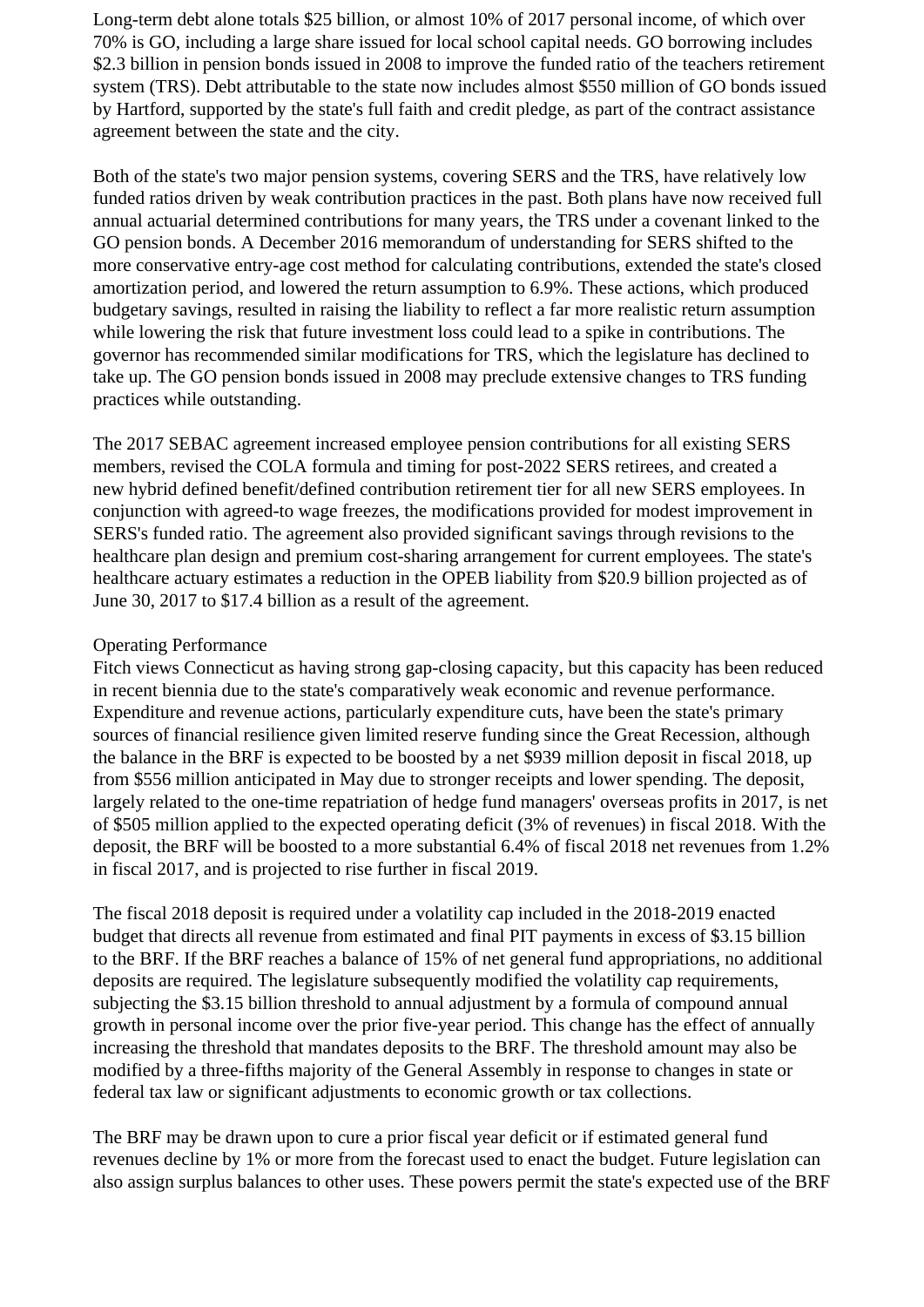as part of its actions to close the identified budget gap in fiscal 2018 and follows draws on the BRF balance to close ending deficits in fiscal 2015, 2016, and fiscal 2017.

 Recent budgetary challenges have been driven by revenue underperformance, particularly in the non-withholding component of PIT collections. The state took extensive administrative and legislative actions first to narrow forecast gaps before relying on reserves. Fitch believes tax rate increases adopted in recent biennial budgets, together with the passage of the TCJA, could make future revenue initiatives more challenging. Financial resilience is supported by multiple revenue monitoring mechanisms, including consensus forecasting, and disciplined mechanisms to respond to identified budgetary weakness.

 Despite the challenges posed by its slow recovery from the Great Recession, the state's fiscal management has generally improved in recent biennia, with a greater reliance on structural solutions and continued full actuarial pension contributions. Fitch also recognizes the intent of the state to bolster balances in the BRF, remove some of the cyclicality of PIT collections from the general fund, and moderate annual growth in expenditures and debt issuance through bond covenants that impose limitations through June 30, 2023. Nonetheless, expirations on taxes, the restoration of sales tax municipal revenue sharing and the continued deferral of contractually agreed-upon appropriations to correct a longstanding GAAP deficit will weigh on the state in future years. Appropriations to amortize the GAAP deficit were pledged in a 2014 bond issue whereby the state covenanted to amortize this deficit, now at \$680 million, by fiscal 2028.

#### Current Financial Operations

 While the significantly delayed budget for the current biennium was largely enacted with recurring actions on the part of the state, budget gaps for both fiscal years 2018 and 2019 remained. The state has drawn on windfall, one-time tax revenue in addition to other policy actions to close the fiscal 2018 gap. Expenditure restraint and the anticipated receipt of delayed federal grants related to hospital reimbursements and Medicaid is expected to provide balance in fiscal 2019.

 The enacted 2018-2019 general fund biennial budget provided for \$18.7 billion in appropriations for fiscal 2018 and \$18.8 billion for fiscal 2019. The state's April 2018 CRE and May revised budget plan continued to anticipate lower revenues from most state tax sources, excluding the PIT, and the delayed receipt of \$622 million in federal grants related to hospital supplemental payments and Medicaid. The revised budget plan eliminated the shortfall by appropriating part of the \$1.29 billion that would otherwise be deposited to the BRF. Revenue received through July 2018 has now reduced the projected shortfall to \$505 million from \$718 million earlier forecast. The revised budget plan also provided for the carry forward of fiscal 2018 appropriations into fiscal 2019, largely related to the delayed federal grants for hospital payments and Medicaid. Revenues in fiscal 2019 are modestly boosted to \$19 billion and provide support for almost \$19 billion in expenditures.

 Nonrecurring actions in the enacted budget combined with current law provisions that automatically reduce certain tax revenues after this biennium contribute to the state's projection for out-year general fund budget gaps in fiscal years 2020 through 2023, even assuming continued revenue growth. While noting that some of the automatic actions embedded in current law may prove less controversial to adjust, Fitch believes the state will find it challenging to provide solutions to these gaps.

Contact:

 Primary Analyst Marcy Block Senior Director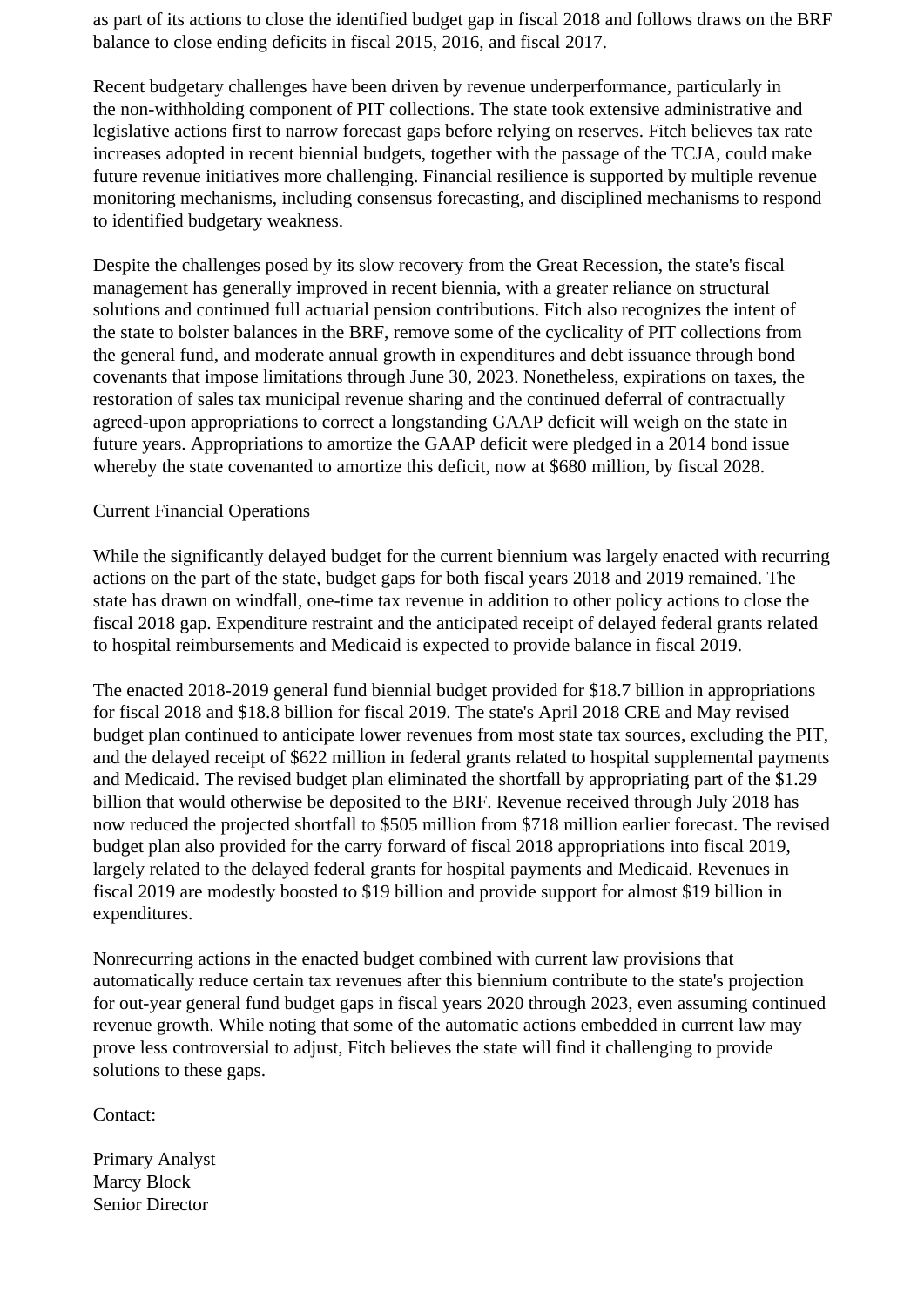+1-212-908-0239 Fitch Ratings, Inc. 33 Whitehall Street New York, NY 10004

 Secondary Analyst Douglas Offerman Senior Director +1-212-908-0889

 Committee Chairperson Karen Krop Senior Director +1-212-908-0661

Date of Relevant Rating Committee: May 23, 2018

 In addition to the sources of information identified in Fitch's applicable criteria specified below, this action was informed by information from Lumesis and InvestorTools.

 Media Relations: Sandro Scenga, New York, Tel: +1 212 908 0278, Email: sandro.scenga@fitchratings.com.

Additional information is available on www.fitchratings.com

 Applicable Criteria U.S. Public Finance Tax-Supported Rating Criteria (pub. 03 Apr 2018) https://www.fitchratings.com/site/re/10024656

ALL FITCH CREDIT RATINGS ARE SUBJECT TO CERTAIN LIMITATIONS AND DISCLAIMERS. PLEASE READ THESE LIMITATIONS AND DISCLAIMERS BY FOLLOWING THIS LINK: HTTPS://WWW.FITCHRATINGS.COM/UNDERSTANDINGCREDITRATINGS. IN ADDITION, RATING DEFINITIONS AND THE TERMS OF USE OF SUCH RATINGS ARE AVAILABLE ON THE AGENCY'S PUBLIC WEB SITE AT WWW.FITCHRATINGS.COM. PUBLISHED RATINGS, CRITERIA, AND METHODOLOGIES ARE AVAILABLE FROM THIS SITE AT ALL TIMES. FITCH'S CODE OF CONDUCT, CONFIDENTIALITY, CONFLICTS OF INTEREST, AFFILIATE FIREWALL, COMPLIANCE, AND OTHER RELEVANT POLICIES AND PROCEDURES ARE ALSO AVAILABLE FROM THE CODE OF CONDUCT SECTION OF THIS SITE. DIRECTORS AND SHAREHOLDERS RELEVANT INTERESTS ARE AVAILABLE AT HTTPS://WWW.FITCHRATINGS.COM/SITE/ REGULATORY. FITCH MAY HAVE PROVIDED ANOTHER PERMISSIBLE SERVICE TO THE RATED ENTITY OR ITS RELATED THIRD PARTIES. DETAILS OF THIS SERVICE FOR RATINGS FOR WHICH THE LEAD ANALYST IS BASED IN AN EU-REGISTERED ENTITY CAN BE FOUND ON THE ENTITY SUMMARY PAGE FOR THIS ISSUER ON THE FITCH WEBSITE.

Copyright © 2018 by Fitch Ratings, Inc., Fitch Ratings Ltd. and its subsidiaries. 33 Whitehall Street, NY, NY 10004. Telephone: 1-800-753-4824, (212) 908-0500. Fax: (212) 480-4435. Reproduction or retransmission in whole or in part is prohibited except by permission. All rights reserved. In issuing and maintaining its ratings and in making other reports (including forecast information), Fitch relies on factual information it receives from issuers and underwriters and from other sources Fitch believes to be credible. Fitch conducts a reasonable investigation of the factual information relied upon by it in accordance with its ratings methodology, and obtains reasonable verification of that information from independent sources, to the extent such sources are available for a given security or in a given jurisdiction. The manner of Fitch's factual investigation and the scope of the third-party verification it obtains will vary depending on the nature of the rated security and its issuer, the requirements and practices in the jurisdiction in which the rated security is offered and sold and/or the issuer is located, the availability and nature of relevant public information, access to the management of the issuer and its advisers, the availability of pre-existing third-party verifications such as audit reports, agreed-upon procedures letters, appraisals, actuarial reports, engineering reports, legal opinions and other reports provided by third parties, the availability of independent and competent third- party verification sources with respect to the particular security or in the particular jurisdiction of the issuer, and a variety of other factors. Users of Fitch's ratings and reports should understand that neither an enhanced factual investigation nor any third-party verification can ensure that all of the information Fitch relies on in connection with a rating or a report will be accurate and complete. Ultimately, the issuer and its advisers are responsible for the accuracy of the information they provide to Fitch and to the market in offering documents and other reports. In issuing its ratings and its reports, Fitch must rely on the work of experts, including independent auditors with respect to financial statements and attorneys with respect to legal and tax matters. Further, ratings and forecasts of financial and other information are inherently forward-looking and embody assumptions and predictions about future events that by their nature cannot be verified as facts. As a result, despite any verification of current facts, ratings and forecasts can be affected by future events or conditions that were not anticipated at the time a rating or forecast was issued or affirmed.

The information in this report is provided "as is" without any representation or warranty of any kind, and Fitch does not represent or warrant that the report or any of its contents will meet any of the requirements of a recipient of the report. A Fitch rating is an opinion as to the creditworthiness of a security. This opinion and reports made by Fitch are based on established criteria and methodologies that Fitch is continuously evaluating and updating. Therefore, ratings and reports are the collective work product of Fitch and no individual, or group of individuals, is solely responsible for a rating or a report. The rating does not address the risk of loss due to risks other than credit risk, unless such risk is specifically mentioned. Fitch is not engaged in the offer or sale of any security. All Fitch reports have shared authorship. Individuals identified in a Fitch report were involved in, but are not solely responsible for, the opinions stated therein. The individuals are named for contact purposes only. A report providing a Fitch rating is neither a prospectus nor a substitute for the information assembled, verified and presented to investors by the issuer and its agents in connection with the sale of the securities. Ratings may be changed or withdrawn at any time for any reason in the sole discretion of Fitch. Fitch does not provide investment advice of any sort. Ratings are not a recommendation to buy, sell, or hold any security. Ratings do not comment on the adequacy of market price, the suitability of any